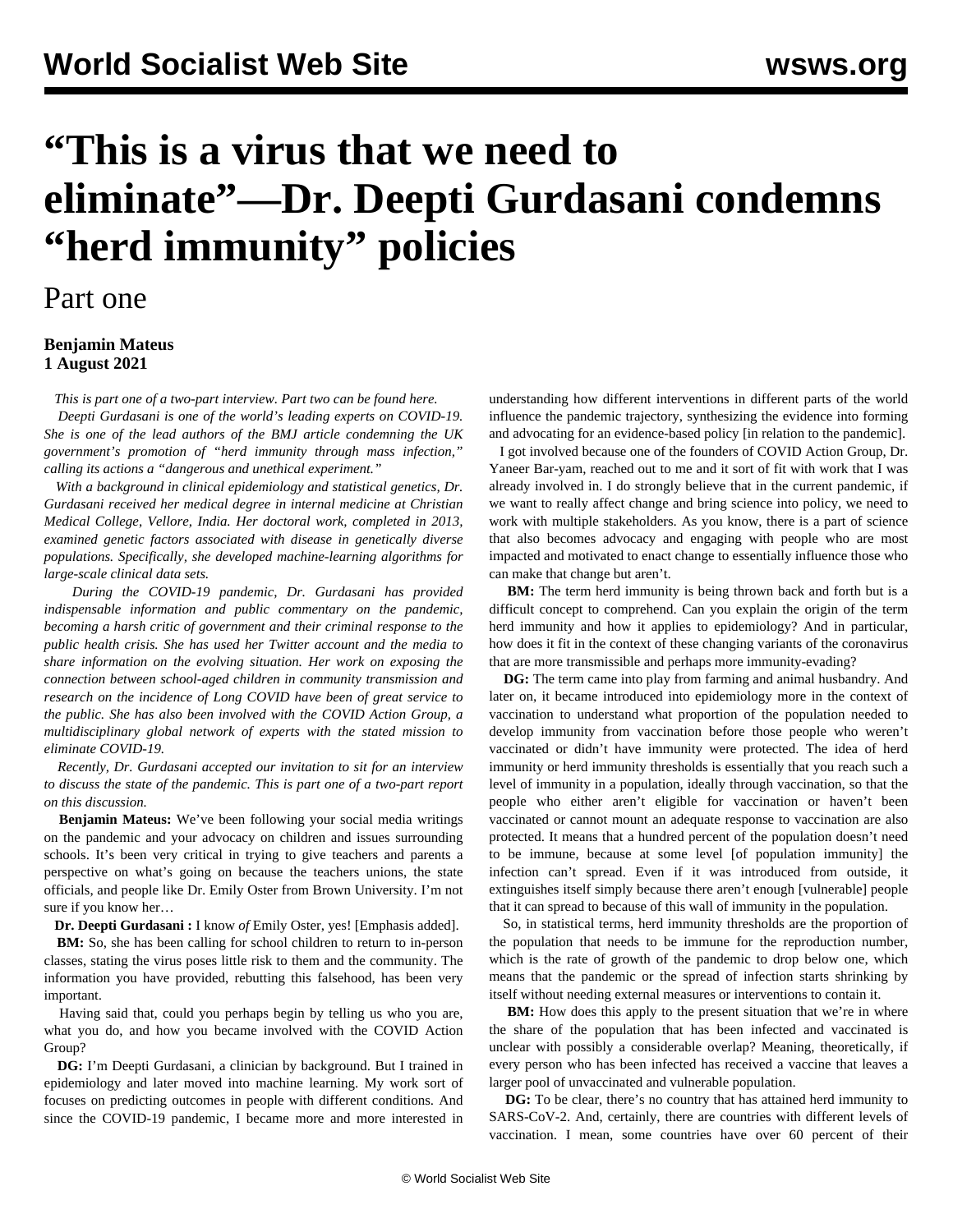population fully vaccinated. There are also countries that have had natural exposure to the infection at very high rates. But it hasn't extinguished the pandemic. We've always seen surges even after that. And I think that reflects several factors.

 One, I think natural immunity can wane over time. And I think the durability of that immunity does depend on the severity of original infection. When infections are mild and asymptomatic, we can have at least weighting of neutralizing antibodies and how that correlates with waning immunity. We don't know yet, but we know that re-infection, or the getting infected again with the virus, either the same variant or another variant, are far more common than we originally thought. Although there is protection, even over longer duration of time, it's not absolute.

 The second thing is that over time we've had many new variants arise in different parts of the world and they have shown a level of escape from previous immunity, which means that if you're immune against a previous variant of the virus, it doesn't necessarily mean that you're immune against a new strain. What that means is that even if you have a level of immunity against previous variants, you may not be able to reach the herd immunity threshold because this virus is constantly evolving.

 The other thing about the herd immunity threshold is it depends a lot on transmissibility. The more transmissible a virus, and that makes sense, you need a much bigger wall of immunity, which means you need many more people to become immune to be able to reach that threshold. Measles, for example, which is a highly infectious pathogen, the threshold herd immunity is above 95 percent.

 Unfortunately, because we've had new variants at a point in time where vaccines were developed against previous variants, they also show a level of escape from vaccines, which means vaccines are not as effective against these new variants as they were in terms of previous variants in preventing infection transmission.

 All these factors make it very difficult to attain herd immunity. We need to remember with the current variant that is becoming dominant in different parts of the globe, because it's highly transmissible, we need about 85 percent or more of the population to be immune, not vaccinated, but immune and not be able to essentially transmit to other people. At the current point in time, we don't think that vaccines necessarily provided 85 percent effectiveness. Even if you vaccinated 100 percent of the population, you may not reach that level where the pandemic dies by itself, which is essentially the herd immunity threshold.

 And that makes it very complicated. I think there needs to be a level of honesty around this. This is not a threshold we will likely be able to reach through vaccination or contain the pandemic through vaccination alone, unless we develop a next generation of vaccines that are effective against these newer variants, which may well happen. But it's unlikely to be able to keep up with virus evolution unless we prevent new variants from evolving.

 It is likely that with the current generations of vaccines we are going to need mitigations in place to be able to contain the pandemic. But we also need long term investment and things like ventilation in indoor environments. And governments, I think, need to be very clear and honest about this because there is a consensus that's developing among scientists that it is unlikely we will reach herd immunity through vaccines alone with the current vaccines we have.

**BM:** I know that you and Boris Johnson's government have been dueling it out with words in the press. Why do you think the leaders from the UK, the EU, the US and other countries are not heeding the warnings scientists are making? In fact, what we're seeing is that many of the more principled scientists are being attacked, bullied or maligned. These elected leaders who are entrusted for their people's well-being, the safeguarding of their population, are working against them.

 **DG:** I think several factors are at play; There are values at play, there are ideologies at play, and there are vested interests that are clearly

influencing our governments who don't have a public interest at heart.

 When we talk about the values, I think rather than the values of protecting public health and compassion, many governments have had values of short-term economic gains and have unfortunately not realized that there is no dichotomy between public health and the economy and the countries that have managed to protect the economies the most are the ones that have gotten on top of the virus and managed to contain it.

 I think the second thing is ideology. I think there is a lot of libertarian ideology that has influenced governments, particularly in the West, and exceptionalism, where there has been a certain arrogance in not learning lessons from many parts of the world that we could have learned lessons from, and that were affected earlier than us in the pandemic and responded much better.

 And I think there are actually disinformation groups and vested interests. And we've seen this, for example, the Great Barrington Declaration that came out sometime last year and had a massive influence in policy in many different parts of the world, including the UK, by our senior officials who met with proponents of the Great Barrington Declaration. For those who are unfamiliar with it, they essentially promoted an idea of focused protection of the vulnerable by some sort of shielding and letting the virus spread to the rest of the population for them to develop herd immunity through natural infection. This was obviously unscientific and completely unethical, which has been shown repeatedly now in real world experience as well.

 But it's an idea that's permeated the consciousness and policy of many countries, including Sweden, I think the Netherlands, certainly the UK and much of the West, which has been quite disappointing to see given there were very positive examples that we could have followed quite early on. And even now it's not too late to follow those examples.

 **BM:** The press has been speaking about endemicity, that the virus will inevitably become endemic. That's one of the more sinister strategies of the herd immunity policy that is being promoted, meaning we will have to learn to live with it. The sooner we accept it the better. What are your concerns regarding such a strategy that is being promulgated?

 **DG:** I think endemicity is one of the most poorly understood and most poorly used terms by many scientists who have suggested that endemicity is somehow a good thing. Endemicity is essentially what we see for many diseases now, including malaria. And malaria kills millions of people.

 Endemicity essentially means that infection or transmission will continue without an introduction of infections from outside. What you will see is different levels of infection or transmission happening continuously because there's sort of stable endemicity where one person transmits to another person and the transmission propagates. It doesn't extinguish. There might be periods where you have high endemicity, where you have high levels of infection. That will of course be devastating for a virus like SARS-CoV-2, which causes long-term disease, which can cause severe illness, and be quite fatal.

 Of course, this idea of living with the virus and endemicity leads to new opportunities for the virus to evolve as we've already seen, because the more transmission happens, the more mutation happens. And if you have a population that's partially immune, that sort of high level of mutation hits a sort of partial protection against vaccination, which means that mutations that can escape a vaccine-based immunity or natural immunity are then selected.

 And that's how the adaptation of the virus happens, to escape vaccines, and promotes new variants that are potentially more transmissible and more severe than we've seen. People who talk about endemicity often are speaking about benign viruses or the virus becoming benign over time, something like the flu that you live with, that comes in the seasons, kills a few thousand people, as if that's acceptable. But, in reality, the picture with SARS-CoV-2 is likely to look very different. It is likely it will be a high endemicity situation where the virus continues to adapt and, perhaps,